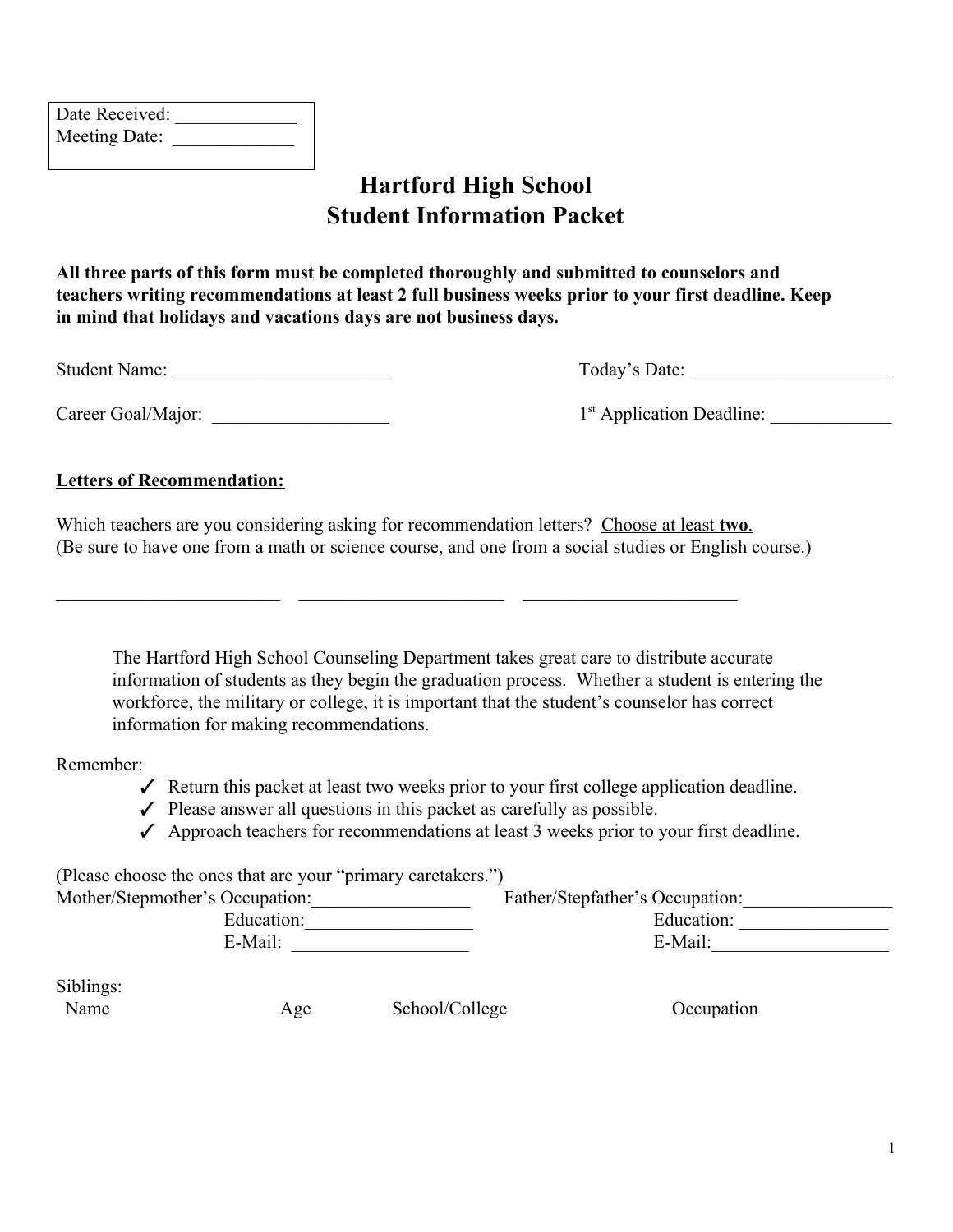### **Please answer all questions in this packet as carefully as possible.**

What are your plans beyond high school?

If you are considering a job, military or other options, please describe and discuss how you became interested in this career.

If you are considering college, which schools and majors are you interested in at this point? How did you become interested in these choices?

| List 5 adjectives that you, your family or friends would use to describe you. Please give an example for each. |  |  |  |
|----------------------------------------------------------------------------------------------------------------|--|--|--|
|                                                                                                                |  |  |  |

- b.
- c.
- 
- d.
- e.

Was there a time when your grades slipped due to a difficult time in your life? If so, please explain (sharing only what you are comfortable with others knowing) the situation in your life, or in a particular class, that made it difficult for you to do your best.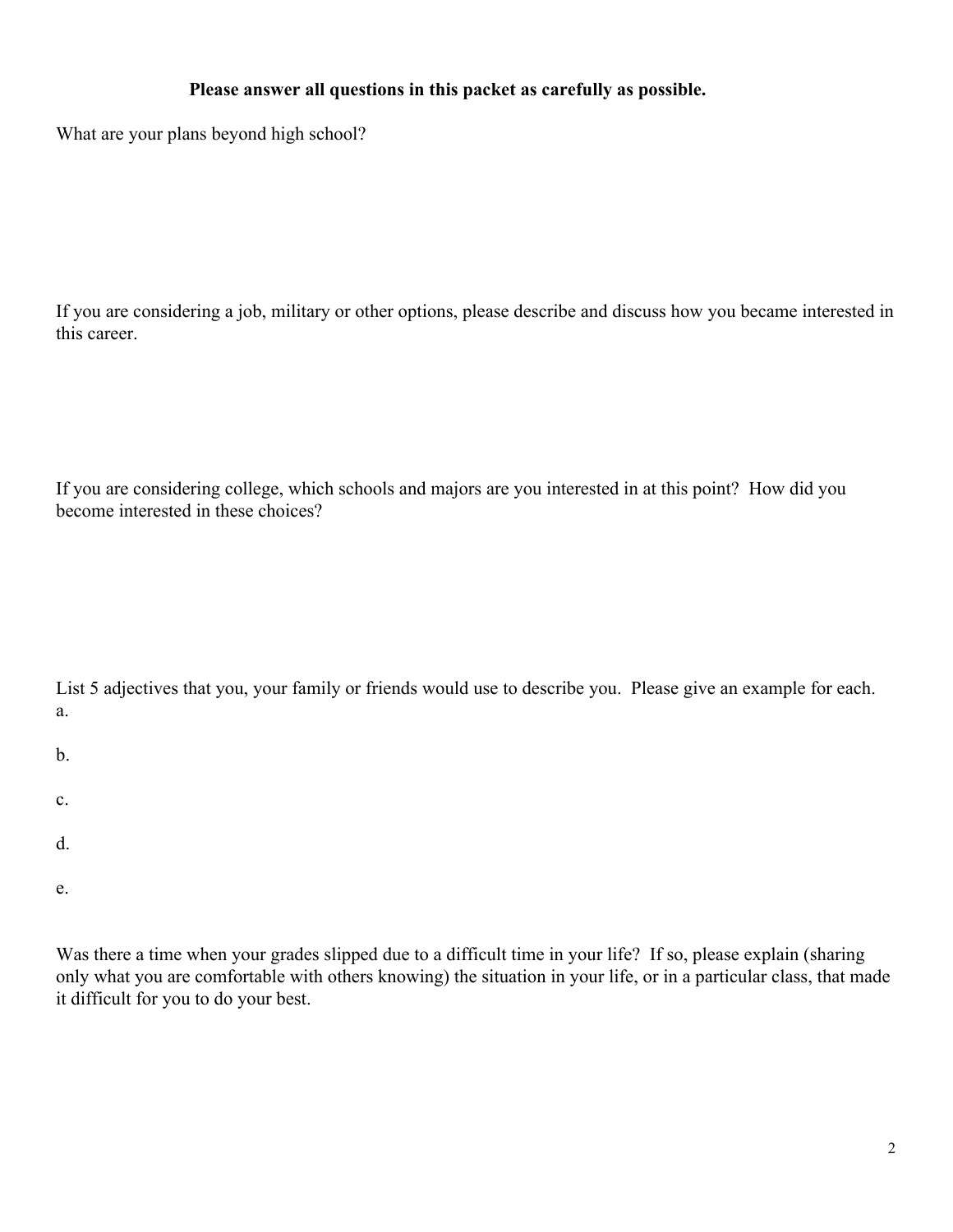Discuss a personal challenge that you have endured and how you were able to overcome that challenge.

Describe an accomplishment of yours (in any setting including home, school and community) of which you are particularly proud.

What sets you apart from the rest of the applicants who are applying at your colleges or at your job site and what would you add to that campus or job site?

What are your passions? Please elaborate.

How do you picture yourself in ten years from now?

Additional thoughts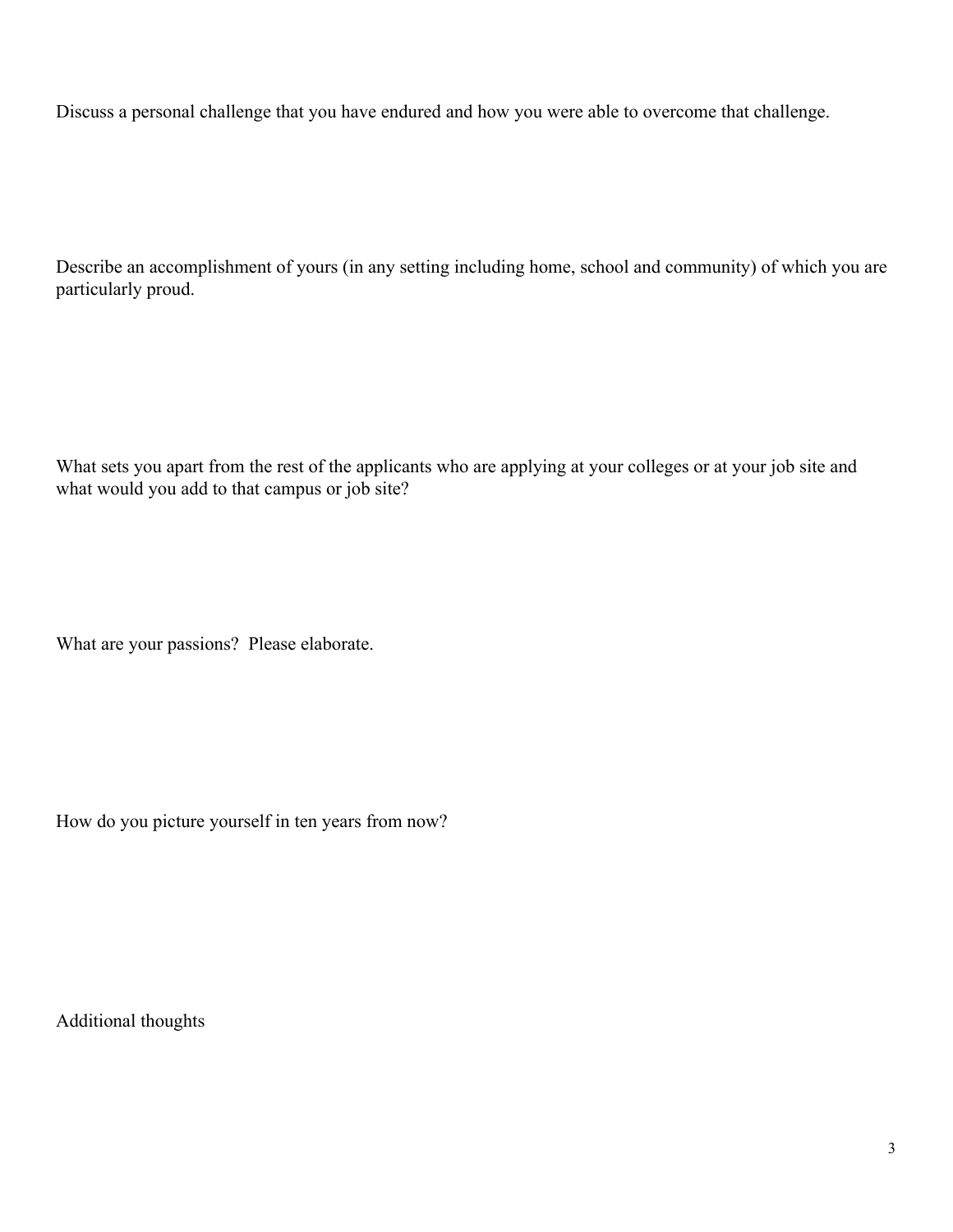# **Self-Reported Student Activity Sheet**

| 1. School Clubs and Activities  | Grades(s)                          | Office(s) Held        |
|---------------------------------|------------------------------------|-----------------------|
| 2. Sports                       | Grade(s)                           | Captain?              |
| 3. Student Government           | Grades(s)                          | Office(s) Held        |
| 4. Activities Outside of School | Grades(s)                          | Office(s) Held        |
| 5. Employment                   | Grades(s)                          | Position              |
| 6. Volunteer/Community Service  | Grades(s)                          | Position              |
| 7. Honors, Awards, Scholarships | 8. Honors Program<br>Thesis Title: | Yes<br>N <sub>0</sub> |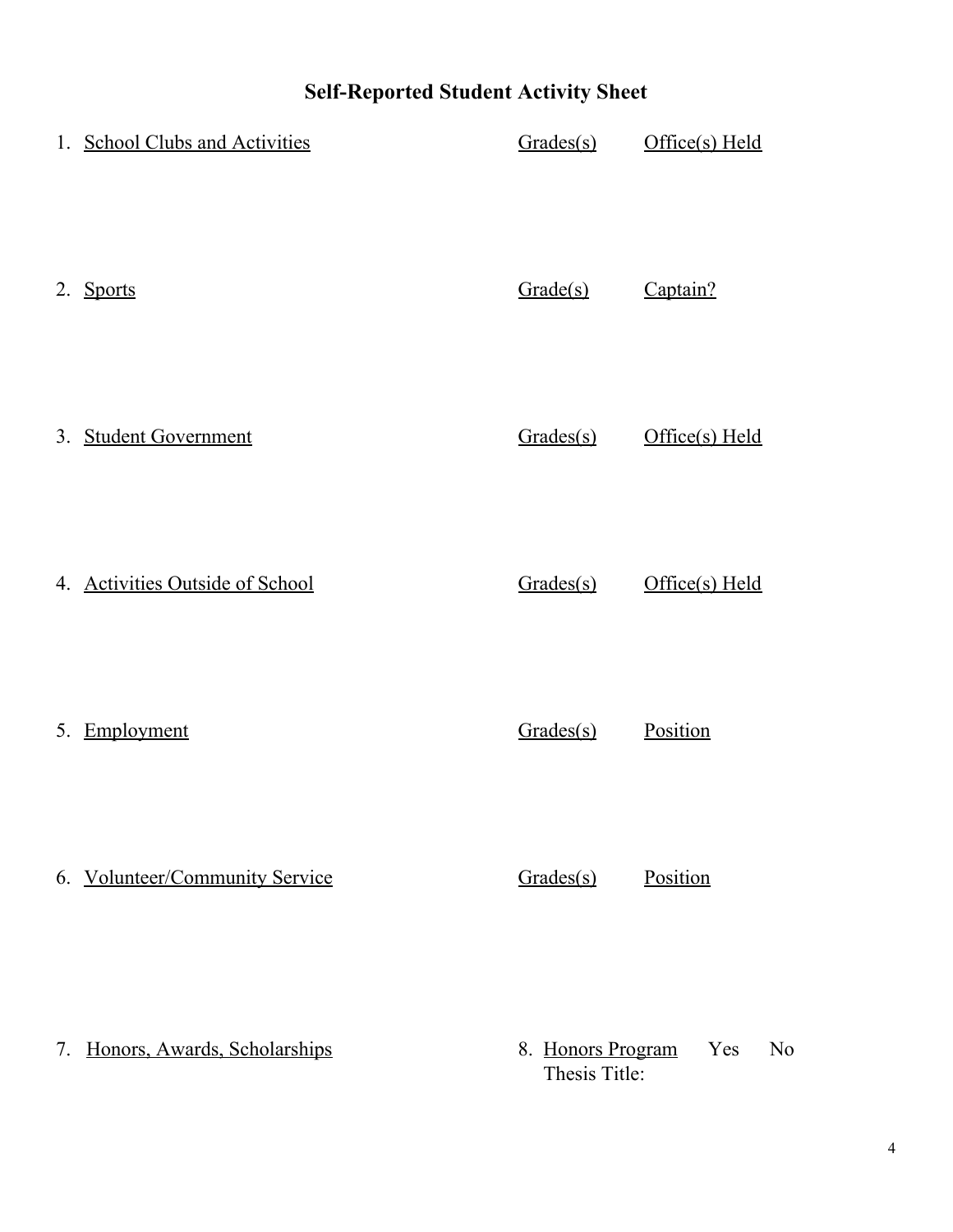## **PARENT/GUARDIAN'S PERSPECTIVE FORM**

| Student's Name:              |  |
|------------------------------|--|
| Person Completing this form: |  |

Student's Name: \_\_\_\_\_\_\_\_\_\_\_\_\_\_\_\_\_\_\_\_\_\_\_\_\_\_\_ School Counselor: \_\_\_\_\_\_\_\_\_\_\_\_\_\_\_\_\_\_\_\_\_\_\_\_ Relation to Student:

We in the counseling department would appreciate getting your perspective and your input on your child as we prepare to write recommendations to colleges and employers. We would be particularly grateful for your stories and anecdotes which illustrate your student's strengths and important qualities. Please complete the relevant sections below and return this sheet to the school counseling office as soon as possible. (Please feel free to use the back of this sheet). Each counselor will use his/her discretion as to what information may or may not be included in your child's letter.

- 1. Please use at least 4 adjectives to describe your student.
- 2. In what areas has your child shown the most development and growth during high school?
- 3. What are his/her outstanding qualities and values?
- 4. What do you consider the most important achievements of your student during high school? Why did you select these as important?
- 5. What makes your child special, in your mind?
- 6. Are there any unusual or personal circumstances that have affected your child's education?
- 7. Please tell us a story about your student or anything you think is of interest.